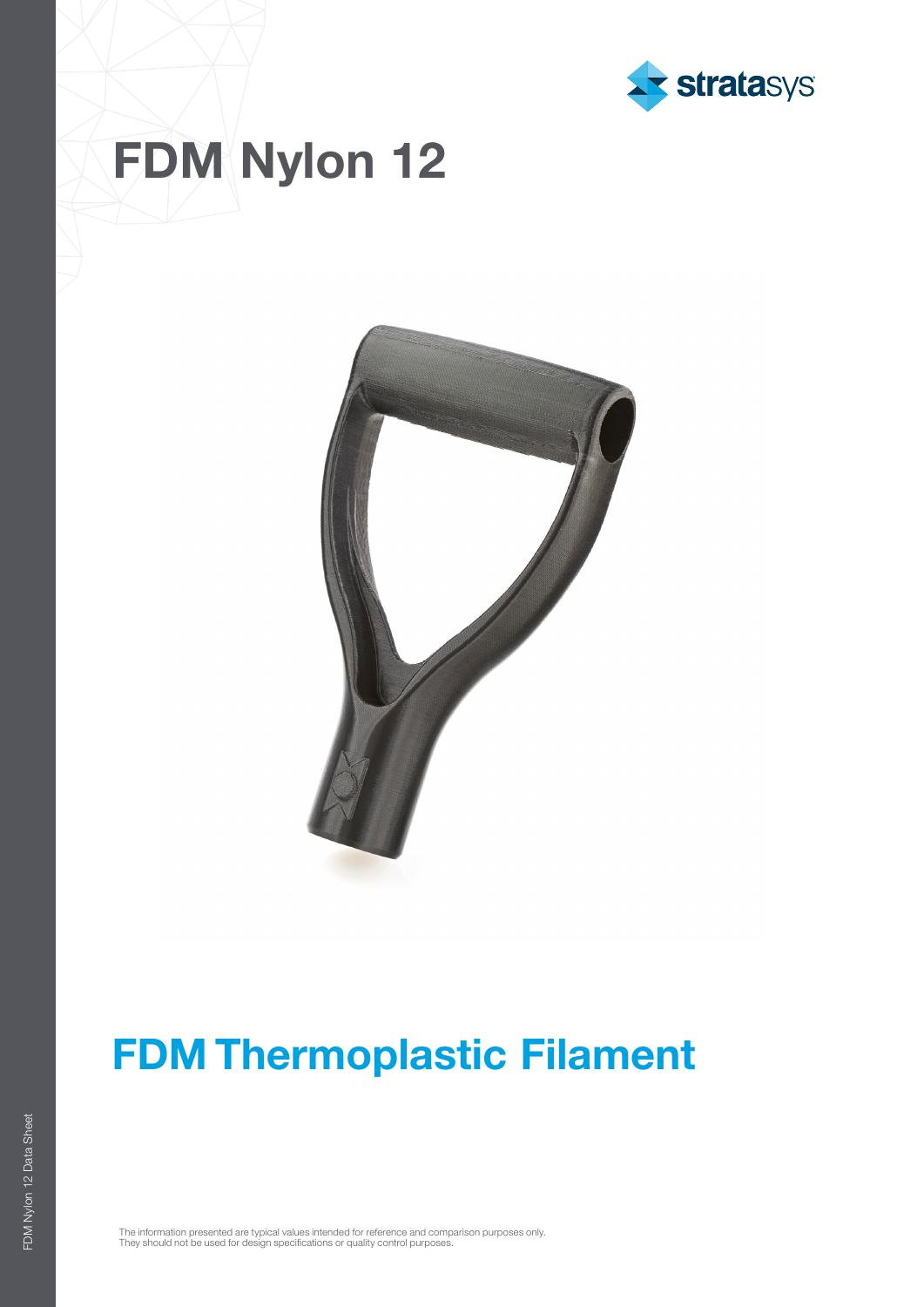



### **Overview**

FDM® Nylon 12 filament is the 3D printing equivalent of standard industrial PA12 (polyamide 12) material. A strong engineering thermoplastic, it exhibits toughness and high impact strength, without being brittle. Its excellent fatigue properties make it a good option for repetitive-flex applications such as snap-fit clips and closures and press-fit inserts.

Other applications include jigs, fixtures and low-volume production parts, as well as accurate prototyping of nylon 12 high-volume injection molded parts. FDM Nylon 12 is available in black.

### Contents: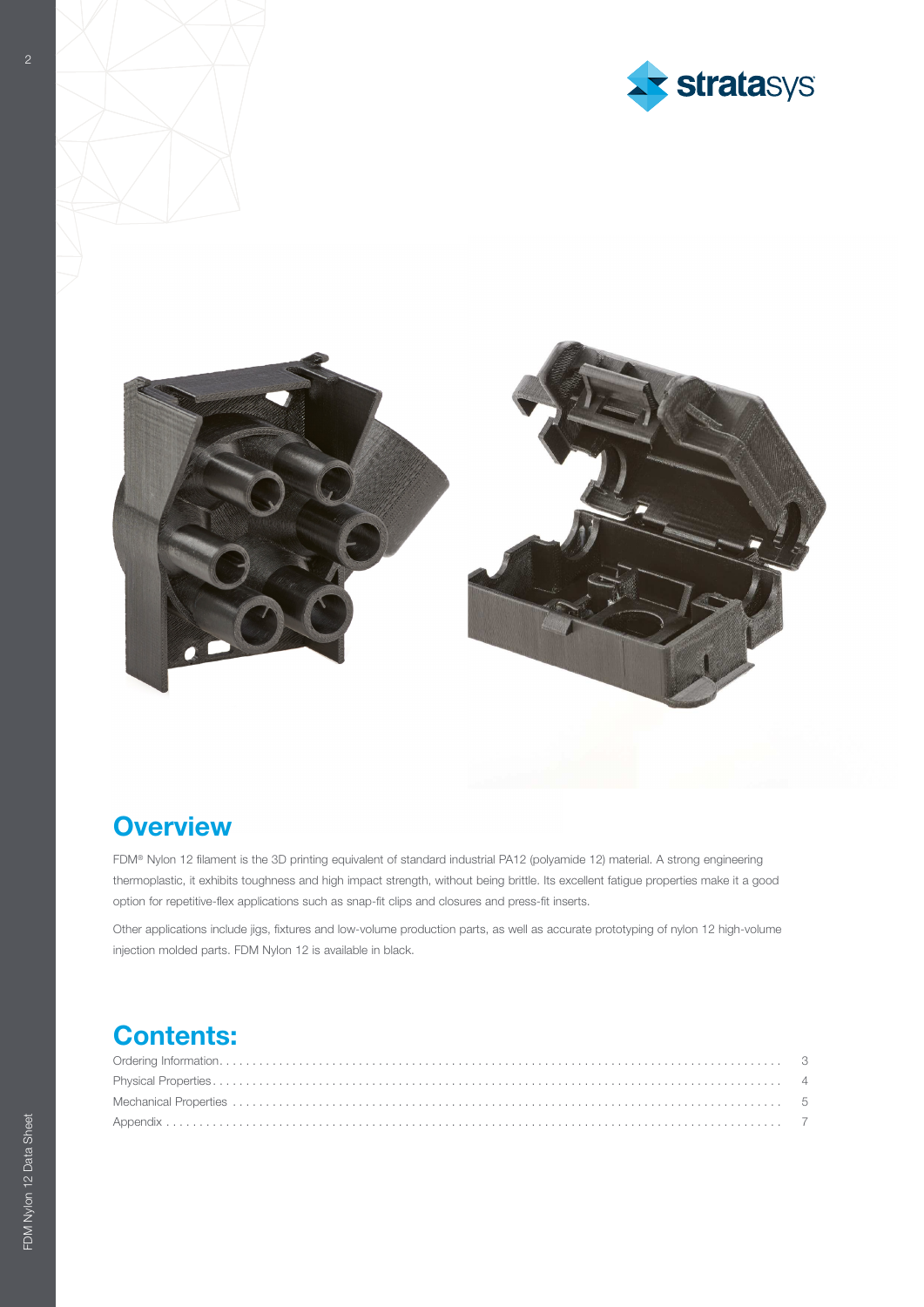

### Ordering Information

### Table 1. Printer and Support Material Compatibility

| <b>Printer</b>       | <b>Model Tip (Slice)</b>   | <b>Support Material</b> | <b>Support Tip</b> |
|----------------------|----------------------------|-------------------------|--------------------|
|                      | <b>T12 (7 slice)</b>       |                         |                    |
| Fortus 360mc™        | T <sub>16</sub> (10 slice) | SR-110™ (soluble)       | T12SR100           |
|                      | T20 (13 slice)             |                         |                    |
|                      | T12 (7 slice)              |                         | T12SR100           |
| Fortus 400mc™        | T16 (10 slice)             | SR-110 (soluble)        |                    |
|                      | <b>T20 (13 slice)</b>      |                         |                    |
|                      | T12 (7 slice)              | SR-110 (soluble)        | T12SR100           |
| Fortus 380mc™/450mc™ | T16 (10 slice)             |                         |                    |
|                      | T20 (13 slice)             |                         |                    |
|                      | <b>T12 (7 slice)</b>       |                         |                    |
| Fortus 900mc™/F900™  | T16 (10 slice)             | SR-110 (soluble)        | T12SR100           |
|                      | T20 (13 slice)             |                         |                    |

#### Build Sheet

Nylon

- 0.2 x 26 x 38 in.
- 0.2 x 16 x 18.5 in.

### Table 2. FDM Nylon 12 Ordering Information

| <b>Part Number</b>                                                                                                 | <b>Description</b>                                           |  |  |  |
|--------------------------------------------------------------------------------------------------------------------|--------------------------------------------------------------|--|--|--|
| <b>Filament Canisters 12</b>                                                                                       |                                                              |  |  |  |
| 355-02230                                                                                                          | Nylon 12, 92.3 cu in. - Plus                                 |  |  |  |
| 310-21800                                                                                                          | Nylon 12, 92.3 cu in. - Classic                              |  |  |  |
| 355-03130                                                                                                          | SR-110 soluble support, 92.3 cu in. - Plus                   |  |  |  |
| 310-32200                                                                                                          | SR-110 soluble support, 92.3 cu in. - Classic                |  |  |  |
| <b>Printer Consumables</b>                                                                                         |                                                              |  |  |  |
| 511-10301                                                                                                          | T <sub>12</sub> tip                                          |  |  |  |
| 511-10401                                                                                                          | T <sub>16</sub> tip                                          |  |  |  |
| 511-10701                                                                                                          | T <sub>20</sub> tip                                          |  |  |  |
| 511-10100                                                                                                          | T12SR-100 tip                                                |  |  |  |
| 325-00600                                                                                                          | Nylon build sheet, 0.2 x 26 x 38 in. (0.76 x 660 x 965 mm)   |  |  |  |
| 325-00700                                                                                                          | Nylon build sheet, 0.2 x 16 x 18.5 in. (0.76 x 406 x 470 mm) |  |  |  |
| 355-00700                                                                                                          | Nylon build sheet, 0.2 x 16 x 16.5 in. (0.76 x 406 x 420 mm) |  |  |  |
| <sup>1</sup> Classic canisters are compatible with all Fortus 400mc™ and Fortus 900mc™ printers prior to s/n L502. |                                                              |  |  |  |

2 Plus canisters are compatible with all Fortus 450mc™, all Stratasys F900™, and Fortus 900mc™ printers s/n L502 and up.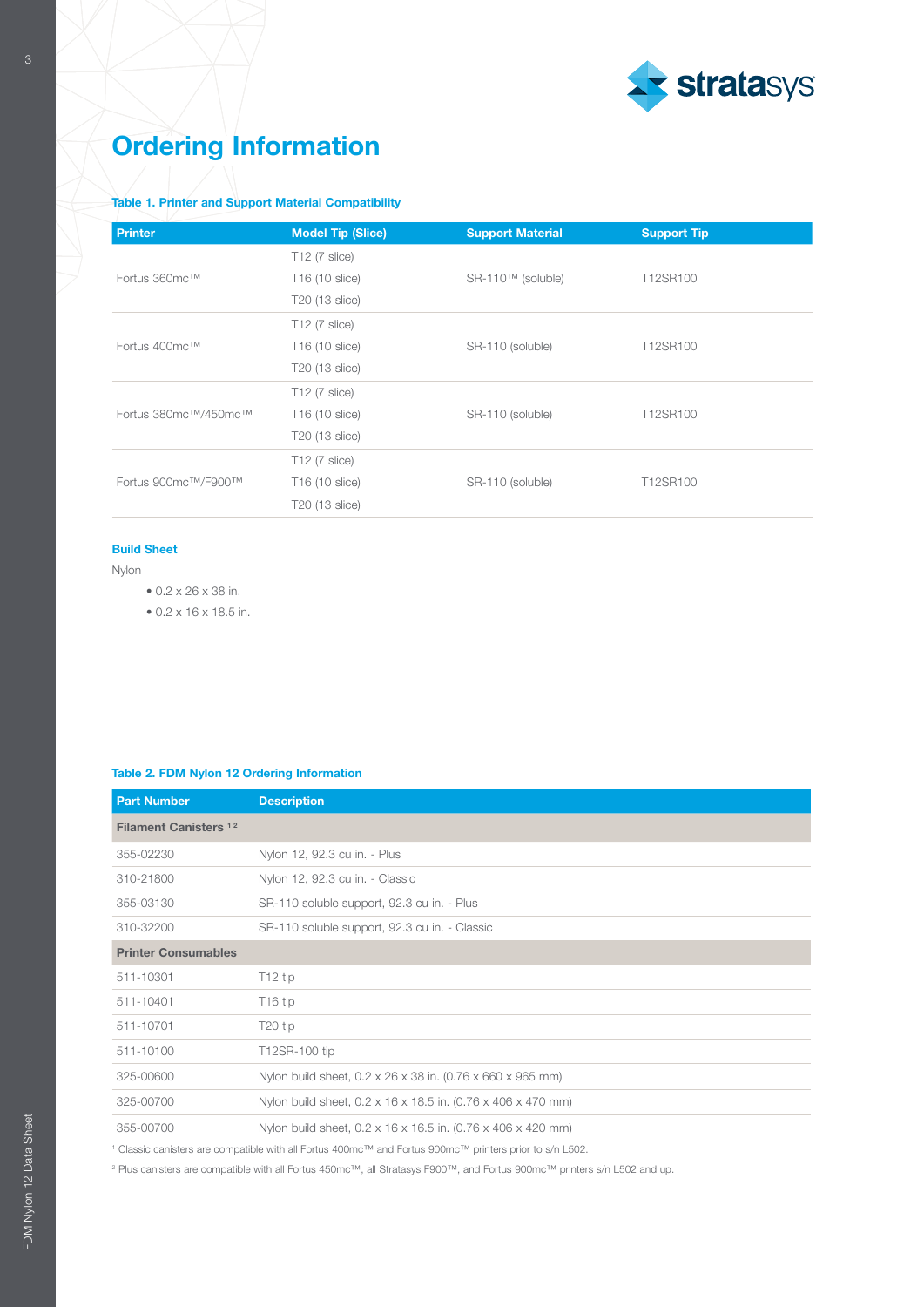

### Physical Properties

Values are measured as printed. XY, XZ, and ZX orientations were tested. For full details refer to the [Stratasys Materials Test Report](https://www.stratasys.com/-/media/Files/Brochures/BR_FDM_MaterialsTestingProcedure_0919a) (immediate download upon clicking the link). DSC and TMA curves can be found in the Appendix.

### Table 3. FDM Nylon 12 Physical Properties

|                            |                         |                                                          | <b>Typical Values</b>                                         |  |
|----------------------------|-------------------------|----------------------------------------------------------|---------------------------------------------------------------|--|
| <b>Property</b>            | <b>Test Method</b>      | XY                                                       | XZ/ZX                                                         |  |
|                            | <b>ASTM D648</b>        |                                                          | 90 °C (194 °F)                                                |  |
| HDT @ 66 psi               | Method B                | 95 °C (203 °F)                                           |                                                               |  |
| HDT @ 264 psi              | <b>ASTM D648</b>        | 85 °C (185 °F)                                           | 75 °C (167 °F)                                                |  |
|                            | <b>Method B</b>         |                                                          |                                                               |  |
|                            | ASTM D7426              | 35 °C (95 °F)                                            |                                                               |  |
| Tg                         | <b>Inflection Point</b> |                                                          |                                                               |  |
| Mean CTE                   | ASTM E831               | 85 um/[m <sup>*o</sup> C] (47 uin/[in* <sup>o</sup> F])  |                                                               |  |
|                            | (-50 °C to 10 °C)       |                                                          |                                                               |  |
| Mean CTE                   | ASTM E831               | 95 µm/[m*°C] (52 µin/[in*°F])                            |                                                               |  |
|                            | (10 °C to 50 °C)        |                                                          |                                                               |  |
| Mean CTE                   | ASTM E831               | 100 µm/[m <sup>*o</sup> C] (55 µin/[in* <sup>o</sup> F]) |                                                               |  |
|                            | (50 °C to 70 °C)        |                                                          |                                                               |  |
| Mean CTE                   | ASTM E831               |                                                          | 60 µm/[m*°C]                                                  |  |
|                            | (70 °C to 95 °C)        |                                                          | $(33 \text{ } \mu\text{in}/[\text{in}^{\star\circ}\text{F}])$ |  |
| <b>Volume Resistivity</b>  | ASTM D257               | $> 6.9*10^13$ Ω*cm                                       |                                                               |  |
|                            | ASTM D150               |                                                          |                                                               |  |
| <b>Dielectric Constant</b> | 1 kHz test condition    | 3.11                                                     | 2.78                                                          |  |
|                            | ASTM D150               |                                                          |                                                               |  |
| <b>Dielectric Constant</b> | 2 MHz test condition    | 2.5                                                      |                                                               |  |
|                            | ASTM D150               | 0.066                                                    | 0.009                                                         |  |
| <b>Dissipation Factor</b>  | 1 kHz test condition    |                                                          |                                                               |  |
|                            | ASTM D150               |                                                          |                                                               |  |
| <b>Dissipation Factor</b>  | 2 MHz test condition    | 0.014                                                    | 0.008                                                         |  |
|                            | <b>ASTM D257</b>        |                                                          | 1.01                                                          |  |
| <b>Specific Gravity</b>    | @23 °C                  |                                                          |                                                               |  |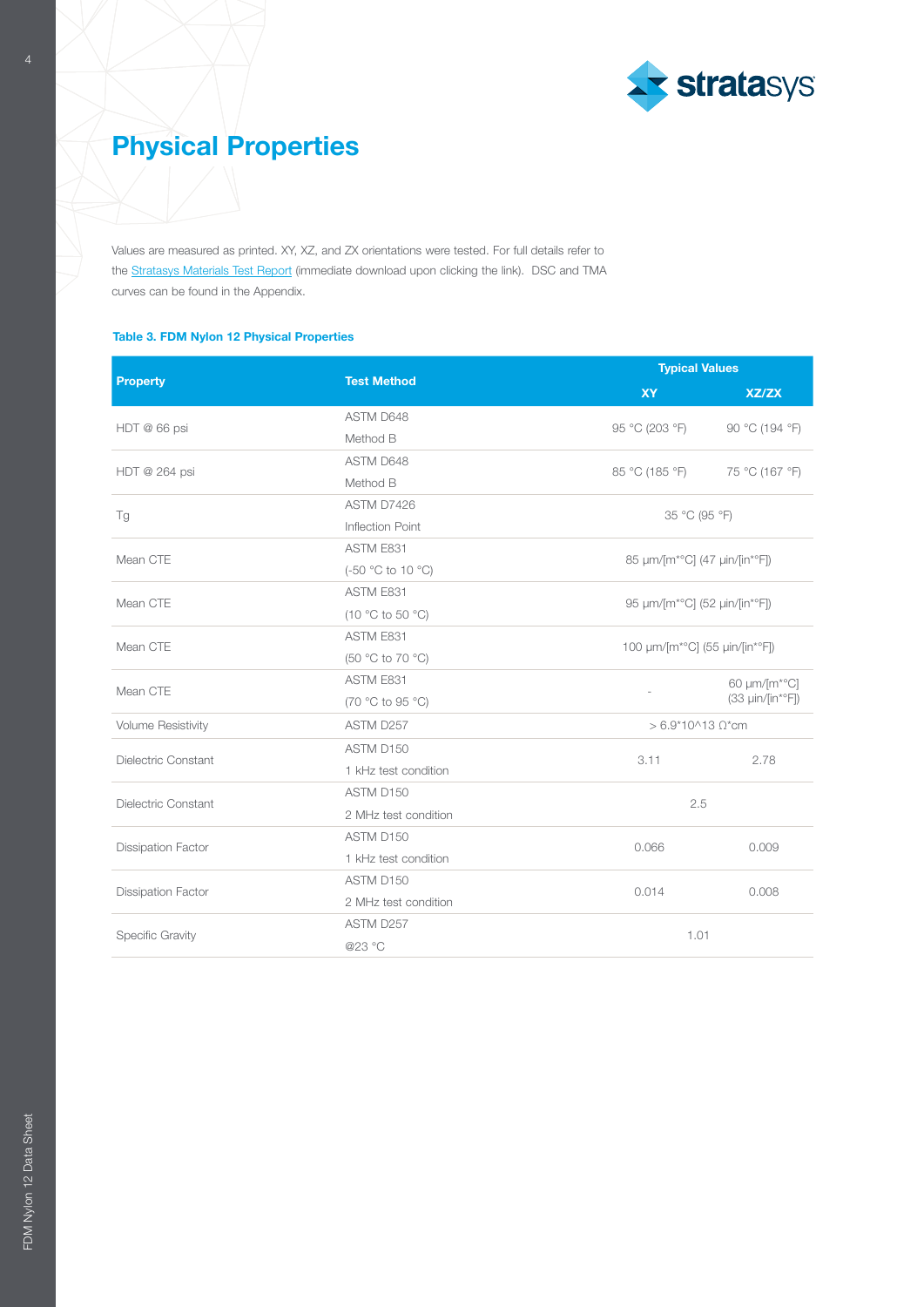

### Mechanical Properties

Nylon 12 samples were printed with a 0.010 in. (0.254 mm) layer height on the F900. For the full test procedure please see the [Stratasys Materials Test Procedure](https://www.stratasys.com/-/media/Files/Brochures/BR_FDM_MaterialsTestingProcedure_0919a) (immediate download upon clicking the link).

#### Print Orientation

Parts created using FDM are anisotropic as a result of the printing process. Below is a reference of the different orientations used to characterize the material.





Flat (XY) On Edge (XZ) Upright (ZX)

#### Tensile Curves

Due to the anisotropic nature of FDM, tensile curves look different depending on orientation. Below is a guide of the two types of curves seen when printing tensile samples and what reported values mean.



- A = Tensile at break, elongation at break (no yield point)
- B = Tensile at yield, elongation at yield
- C = Tensile at break, elongation at break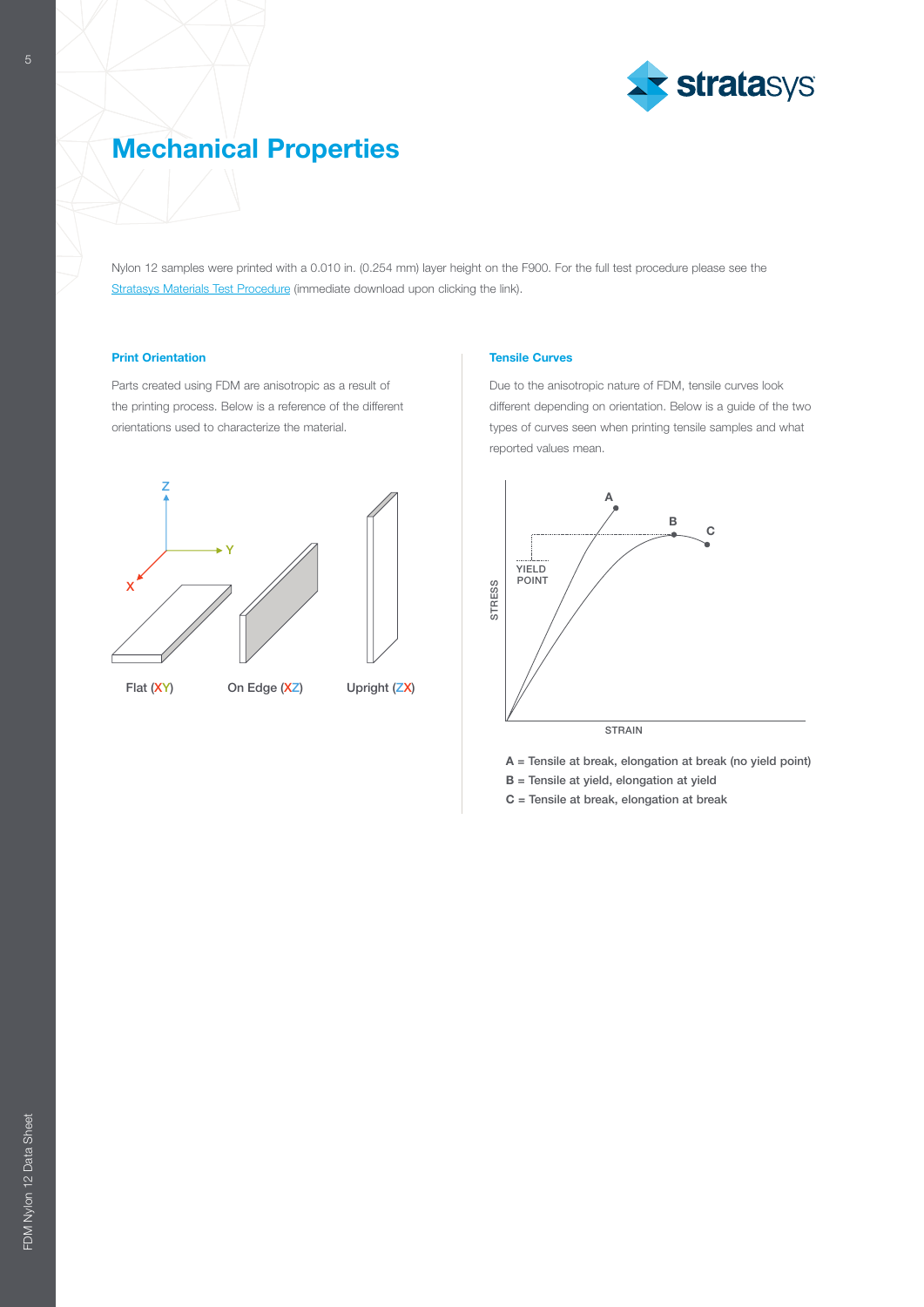

### Table 4. FDM Nylon 12 Mechanical Properties (Fortus 900mc - T16 Tip)

|                                                    |            | XZ Orientation <sup>1</sup> | <b>ZX Orientation<sup>1</sup></b> |  |
|----------------------------------------------------|------------|-----------------------------|-----------------------------------|--|
| <b>Tensile Properties: ASTM D638</b>               |            |                             |                                   |  |
| <b>Yield Strength</b>                              | <b>MPa</b> | 50(1)                       | 42(1)                             |  |
|                                                    | psi        | 7140 (70)                   | 6060 (100)                        |  |
| Elongation @ Yield                                 | %          | 6.12(0.07)                  | 5.8(0.2)                          |  |
| Strength @ Break                                   | <b>MPa</b> | 30(2)                       | 41(1)                             |  |
|                                                    | psi        | 4840 (245)                  | 5890 (100)                        |  |
| Elongation @ Break                                 | %          | 30(20)                      | 6.5(0.4)                          |  |
| Modulus (Elastic)                                  | GPa        | 1.50(0.09)                  | 1.2(0.1)                          |  |
|                                                    | ksi        | 220 (10)                    | 180 (20)                          |  |
| <b>Flexural Properties: ASTM D790, Procedure A</b> |            |                             |                                   |  |
| Strength @ Break                                   | <b>MPa</b> | No break                    | No break                          |  |
|                                                    | psi        | No break                    | No break                          |  |
| Strength @ 5% Strain                               | <b>MPa</b> | 55(5)                       | 55(5)                             |  |
|                                                    | psi        | 8185 (720)                  | 7900 (685)                        |  |
| Strain @ Break                                     | %          | No break                    | No break                          |  |
| <b>Modulus</b>                                     | GPa        | 1.3(0.1)                    | 1.2(0.1)                          |  |
|                                                    | ksi        | 180 (20)                    | 175 (15)                          |  |
| <b>Compression Properties: ASTM D695</b>           |            |                             |                                   |  |
| <b>Yield Strength</b>                              | <b>MPa</b> | 325 (30)                    | 555 (50)                          |  |
|                                                    | psi        | 47400 (4730)                | 80730 (6950)                      |  |
| <b>Modulus</b>                                     | GPa        | 1.48(0.07)                  | 1.65(0.09)                        |  |
|                                                    | ksi        | 215(10)                     | 240 (13)                          |  |
| Impact Properties: ASTM D256, ASTM D4812           |            |                             |                                   |  |
| Notched                                            | J/m        | 140 (20)                    | 70 (15)                           |  |
|                                                    | ft*lb/in.  | 2.6(0.4)                    | 1.3(0.3)                          |  |
| <b>Unnotched</b>                                   | J/m        | 1800 (240)                  | 320 (130)                         |  |
|                                                    | ft*lb/in.  | 34(5)                       | 6(2)                              |  |

<sup>1</sup> Values in parenthesis are standard deviations.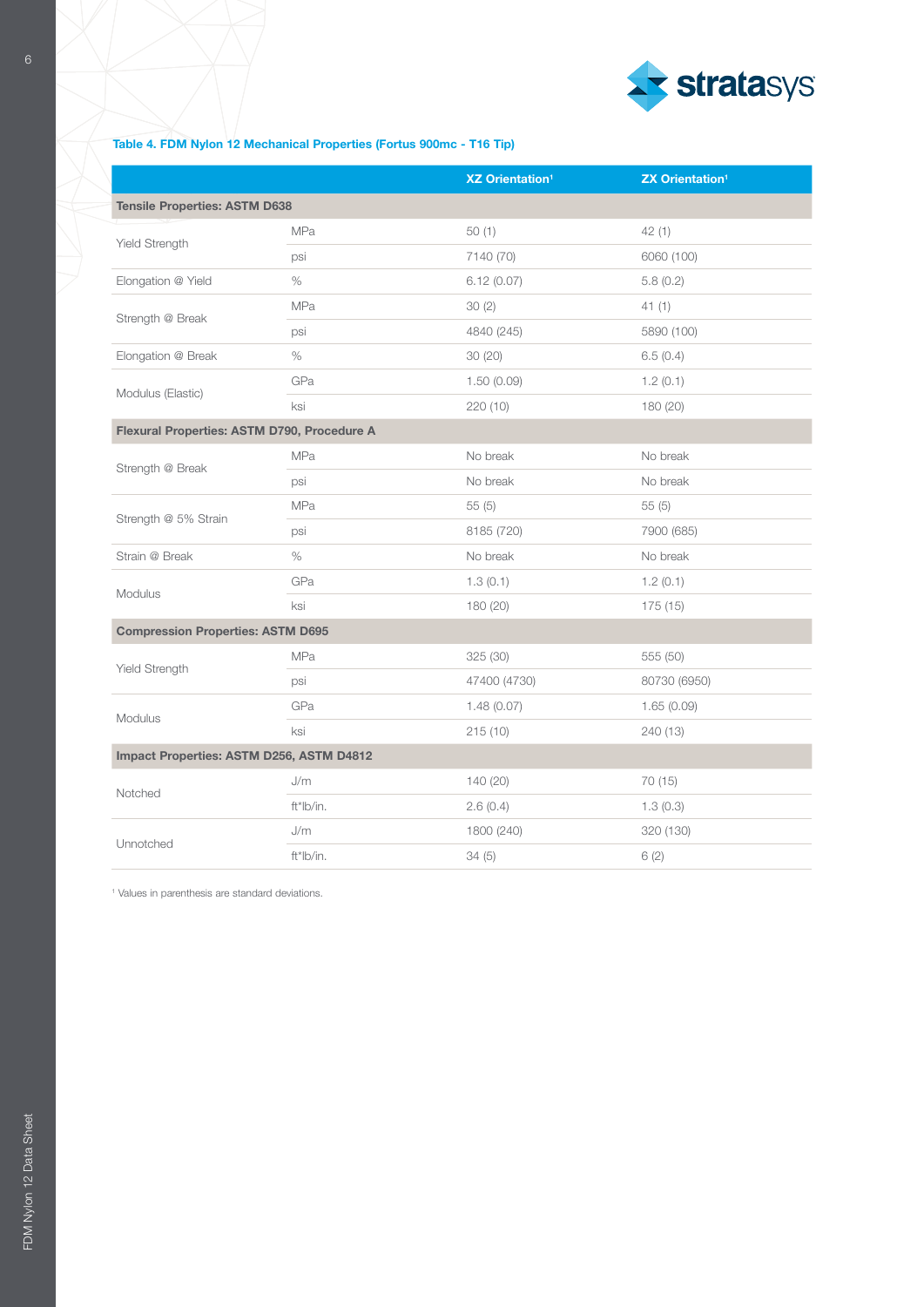

Appendix



Figure 1. 2nd heating scan DSC data for the Nylon 12 Flat (XY) sample.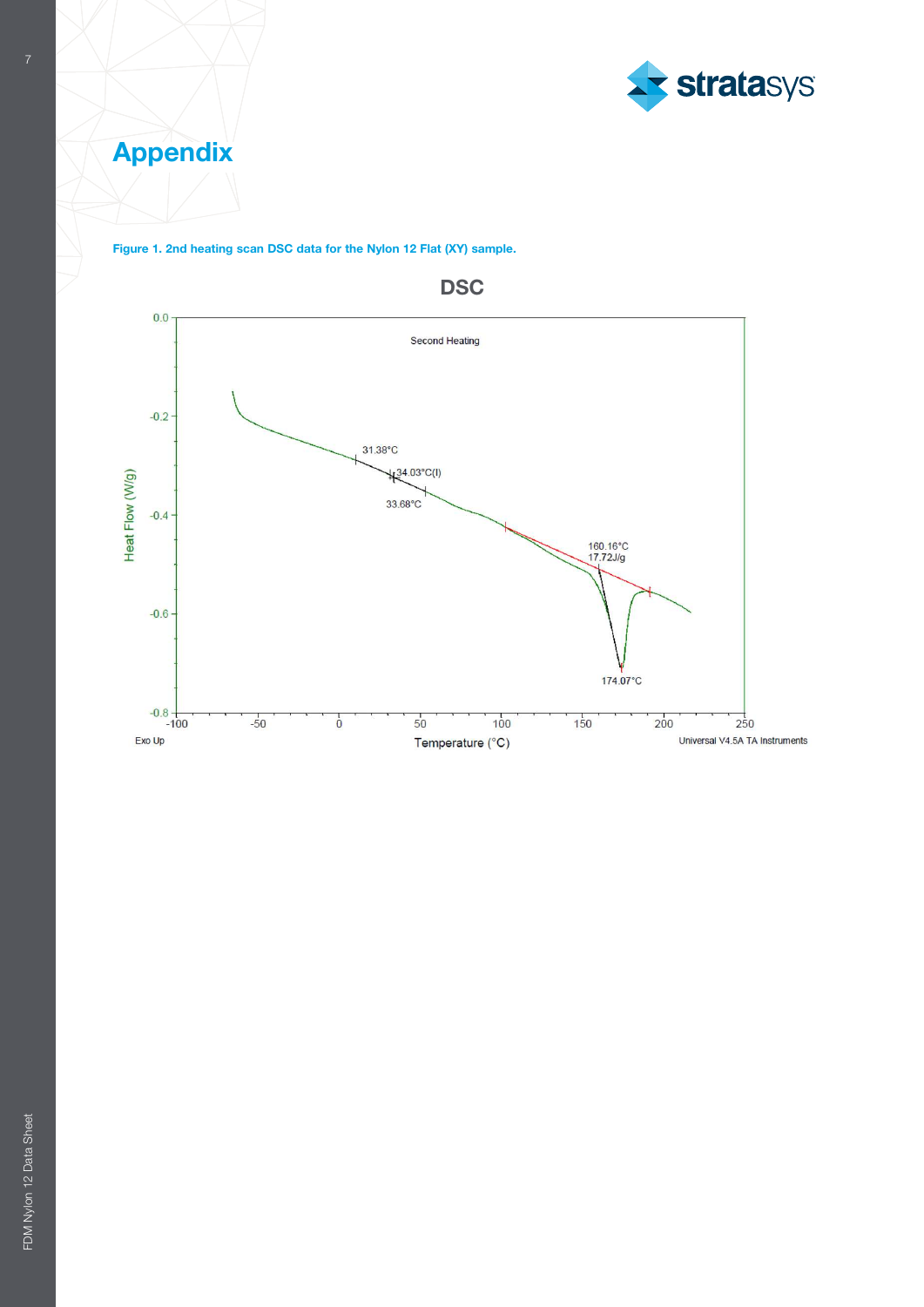



Figure 3. Dimension change data as a function of temperature for the Nylon 12 On Edge (XZ) sample.